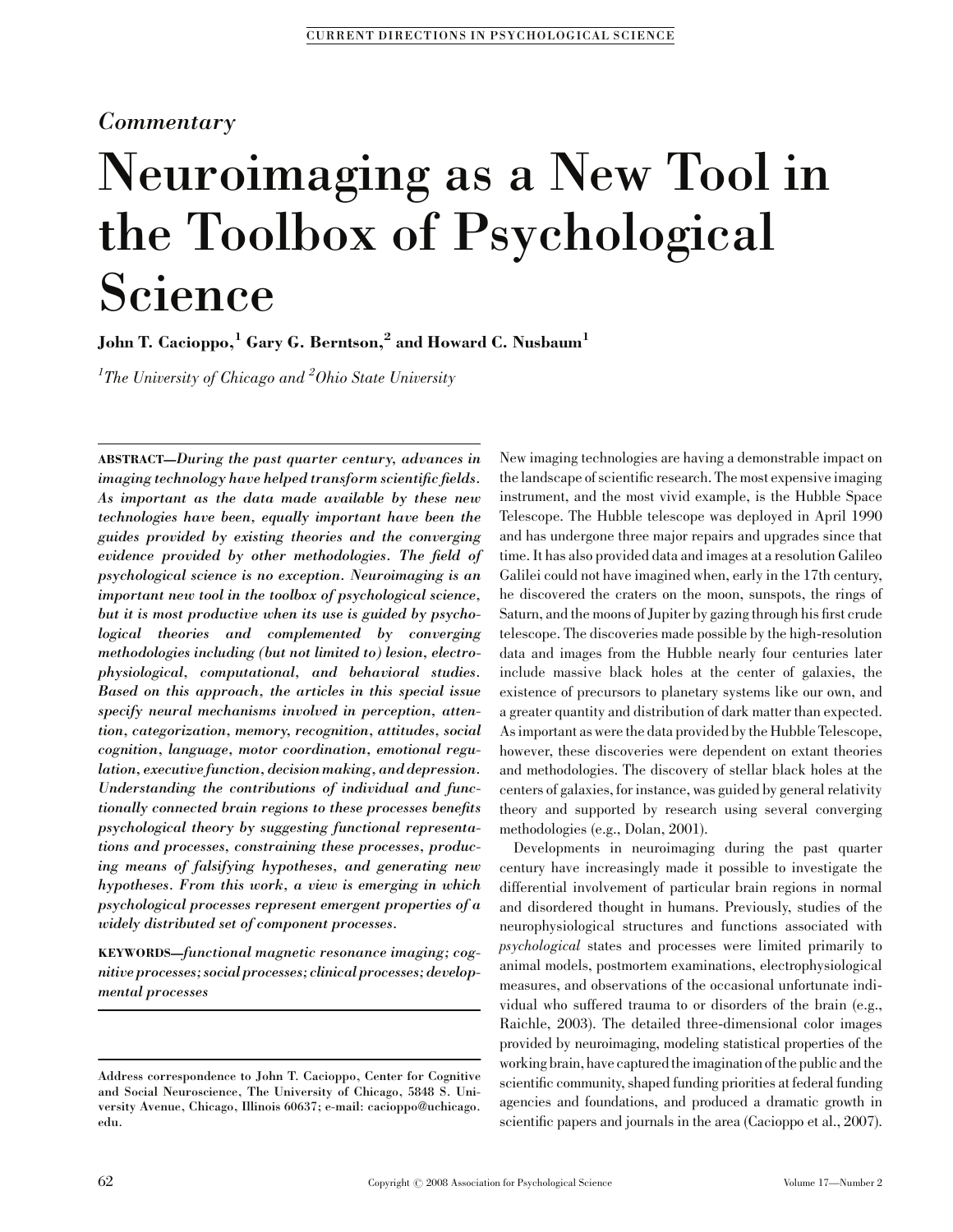This special issue of *Current Directions in Psychological Science* summarizes recent theoretical advances in various fields of psychological science that are attributable in part to the use of neuromaging technology—most prominently, functional magnetic resonance imaging (fMRI). Although reading these reviews leaves the impression that neuroimaging is an important new tool in the toolbox of psychological science, one cannot help but also be impressed that neuroimaging—like the Hubble Space Telescope—is most productive scientifically when its use is guided by extant theories and complemented by converging methodologies.

In the typical neuroimaging study, psychological states and processes are manipulated and activation in different brain regions is measured. The logic of this design is best suited for drawing inferences about the differential involvement of particular brain regions in specific psychological operations. For instance, when Poeppel and Monahan (2008, this issue) ask how speech signals are represented and processed in the brain, they are using neuroimaging along with converging methods from psychological science, and guided by the blueprint of competing theoretical accounts for speech perception, to investigate the differential involvement of particular brain regions in psychological states and processes. It is also possible under certain conditions to draw reasonable inferences about psychological operations based on regions of brain activation (Cacioppo & Berntson, in press; Cacioppo & Tassinary, 1990; Henson, 2006; Poldrack, 2006; Sarter, Berntson, & Cacioppo, 1996).

Across the articles in this special issue, evidence from lesion studies, animal studies, neuroimaging, single-cell recording, event-related brain potentials, transcranial magnetic stimulation, computational modeling, and behavior is reviewed to investigate the brain regions involved in perception, attention, categorization, memory, recognition, attitudes, social cognition, language, motor coordination, emotional regulation, executive function, decision making, and depression. Together, the evidence converges on the view that psychological states and processes are mediated by a network of distributed, often recursively connected, interacting brain regions, with the different areas making specific, often taskmodulated contributions (see Poeppel & Monahan, 2008).

## DISTRIBUTED NETWORKS INVOLVED IN COGNITIVE REPRESENTATIONS AND FUNCTION

Humans are visual creatures. The visual properties of scenes drive neurons in the lateral geniculate nucleus of the thalamus, and visual perception has been found to involve a dorsal stream, or ''where pathway,'' and a ventral stream, or ''what pathway.'' The dorsal (where) stream includes the areas designated V1, V2, V5/MT, and the inferior parietal lobule and is associated with motion, representation of object locations, and control of the eyes and arms when visual information is used to guide saccades or reaching. The ventral (what) stream includes the areas V1, V2, V4, and the inferior temporal lobe (areas that include the lateral occipital complex and the fusiform gyrus) and is associated with form recognition, object representation, face recognition, and long-term memory (Engel, 2008, this issue). Grill-Spector and Sayres (2008, this issue) provide evidence that changes in the size, position, orientation, and other aspects of physical appearance of faces activate the lateral occipital complex; differences in the identity of individuals are related to adaptation responses in the fusiform gyrus; and changes in facial expression and gaze direction involve the superior temporal sulcus.

Different theoretical representations and decompositions of speech perception into processing components are described, and the neural outcomes associated with each of these theoretical representations are reviewed, by Poeppel and Monahan (2008). Here, too, the evidence suggests the involvement of a specialized, interconnected set of neural regions that are widely distributed across the temporal, parietal, and frontal lobes. Specifically, the early spectrotemporal analyses involve bilateral auditory cortices and the superior temporal cortex, and phonological analyses involve the middle and posterior portions of the superior temporal sulcus. The processing streams then appear to divide into a ventral stream—which maps auditory and phonological representations onto lexical conceptual representations and involves the middle temporal gyrus and inferior temporal sulcus—and a dorsal stream—which maps auditory and phonological representations onto articulatory and motor representations and involves the Sylvian parietotemporal area, posterior frontal gyrus, premotor cortex, and anterior insula (Poeppel & Monahan, 2008).

The attentional modulation of perceptual processes is influenced by motivational states and goals as well as by stimulus properties. Visual attentional control can modulate neural activity in the lateral geniculate nucleus and superior colliculus, as well as in the posterior parietal cortex (specifically, the regions of the superior parietal lobule and the lateral intraparietal area within the intraparietal sulcus) and the frontal eye field and supplementary eye field within the prefrontal cortex (Yantis, 2008, this issue). These perceptual and attentional processes contribute to the acquisition of knowledge about the world that is organized categorically. Barsalou (2008, this issue) notes that the dominant theory in cognitive science posits that this knowledge is represented in an abstract, amodal fashion and constitutes semantic memory. He shows in his review, however, that categorical knowledge includes modal representations using the same neural mechanisms involved in perception, affect, and action. In Barsalou's view, the representation of a category involves a neural circuit distributed across the relevant modalities, all of which can become activated during conceptual processing. Thus, conceptual processing can be viewed as an embodied rather than purely abstract process.

How does categorical knowledge being represented in this distributed, modal fashion square with the neuroscientific evidence for differences in the localization of short- and longterm memory processes? Nee, Berman, Moore, and Jonides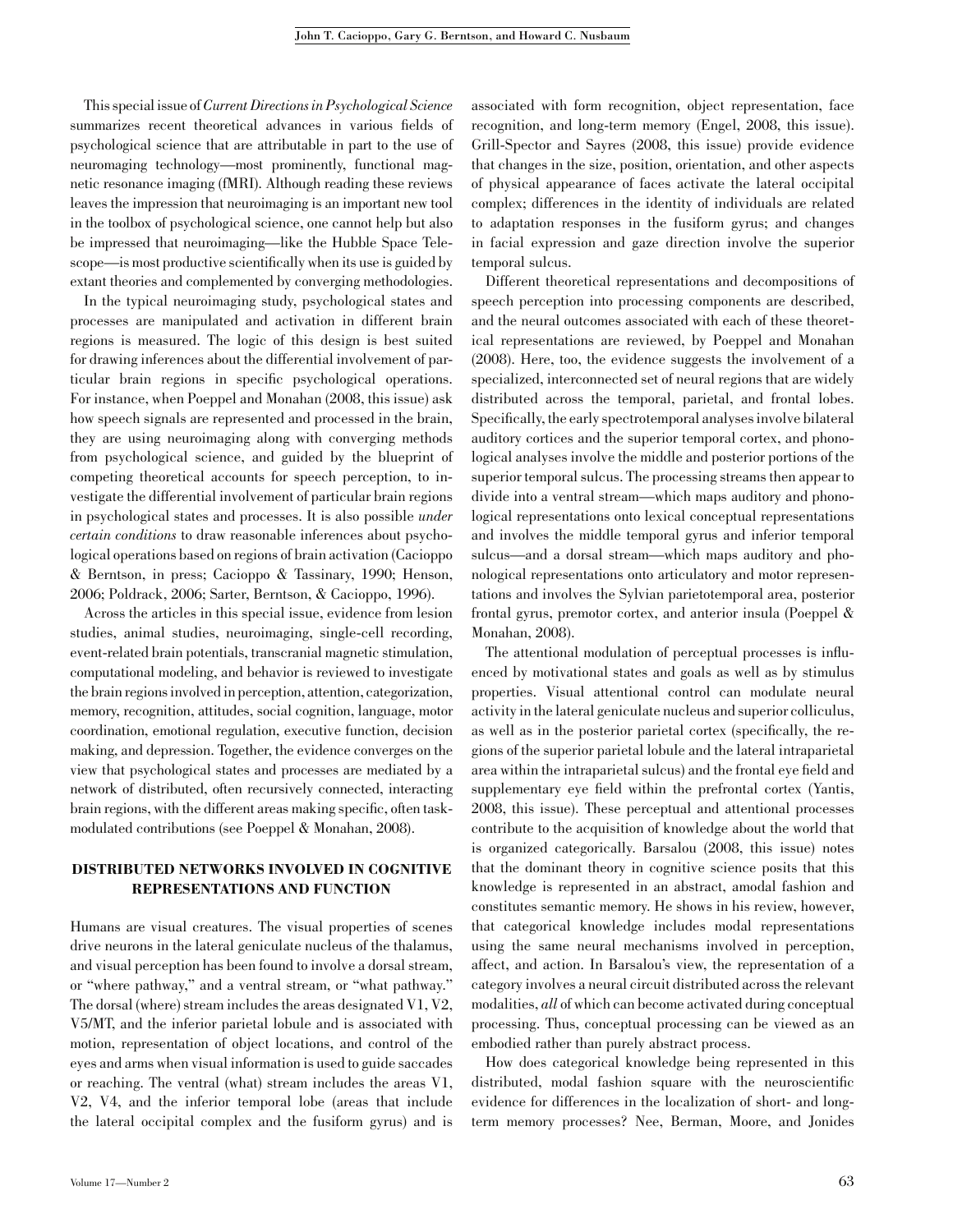(2008, this issue) suggest that the evidence supporting the qualitative distinction between short- and long-term storage processes has been misinterpreted, and they suggest that the data instead support a unitary model of memory in which the same regions of the brain that represent perception, action, and affect are involved in both short- and long-term storage processes. That is, short- and long-term memories do not differ in representation but in the activation by attention, which in turn involves a frontal biasing (i.e., maintenance) of representational cortices (e.g., frontal eye fields and intraparietal sulcus for spatial representations; superior temporal sulcus and Sylvian parietotemporal area for phonological and articulatory representations). For instance, damage in the presylvian region produces deficits in short- and long-term memory that depends on phonological material, and the greater prevalence of such material in studies of short- than of long-term storage processes may inadvertently have led to evidence that this region was involved uniquely in short-term memory (Nee et al., 2008). Short- and long-term memory retrieval also activates overlapping regions of the left lateral frontal cortex, whereas the monitoring of retrieved information, whether from short- or long-term memory, is associated with the anterior prefrontal activation (cf. Cabeza, Dulcos, Graham, & Nyberg, 2002).

Neuropsychological research dating back several decades suggested structures in the medial temporal lobe (e.g., the hippocampus) were involved in declarative rather than nondeclarative learning. Unlike the distinction between short- and long-term memory, the distinction between declarative and nondeclarative learning is supported by neuroimaging research. For instance, research by Knowlton and Foerde (2008, this issue) has shown that when performance on a probabilistic classification task is based on declarative memory performance the medial temporal lobe is activated, whereas when performance on the task is based on nondeclarative memory performance the striatum is activated.

Knowlton and Foerde (2008) also review evidence showing that nondeclarative skill learning, at least for simple tasks, is associated with repetition suppression—reductions in the regions of neural activation associated with the initial performances of a task (e.g., the premotor region)—a finding that has been interpreted as indicating a greater efficiency of processing in the neural structures involved in novice performance. Priming-related reductions, on the other hand, are found in perceptual and prefrontal regions, with only the latter associated with behavioral facilitation. Knowlton and Foerde (2008) duly note, however, that activation in the perceptual cortices may appear to be less important in the extant literature in part because of the type of priming paradigms that have been used in fMRI research.

The complexities of social living, such as recognizing individuals and groups, negotiating nontransitive social hierarchies and shifting alliances, using language to communicate and manipulate, and engaging in social exchanges over extended periods and locales, place special demands on the capacities of the human brain. Mitchell (2008, this issue) reviews evidence

that thinking about thinking people (e.g., impression formation, social causality)—in contrast, for instance, to thinking about physical causality—is associated with activation of the medial prefrontal cortex, the right temporo-parietal junction, and the medial parietal region (e.g., the precuneus/posterior cingulate cortex). Mitchell (2008) suggests that the activation of the medial prefrontal cortex appears to be involved whenever people are obliged to consider the psychological characteristics of another person, whereas the temporo-parietal junction appears to be activated when the attentional and perceptual requirements of taking the perspective of another are invoked. The medial parietal region, on the other hand, is activated during the retrieval of episodic memories and self-knowledge, as well as during the viewing of two or more interacting people (e.g., Iacoboni et al., 2004).

The brain has evolved to guide behavior in contextually flexible, coordinated, and adaptive ways, and, as with attention, there are top-down as well as bottom-up influences on the orchestration of motor processes. Oliveira and Ivry (2008, this issue) focus on the top-down influences in their discussion of goals as higher-level action representations that connect sensory and motor processes to guide response selection and motor coordination. They review fMRI studies showing that motor planning and externally guided movements are associated with activity in the posterior superior parietal region and, at least for externally guided movements, in premotor regions; internally generated movements are associated with activity in the basal ganglia, the anterior cingulate cortex, and inferior frontal and parietal cortices; and conflicting action goals and effort are associated with activity in medial frontal areas, including the anterior cingulate cortex and presupplementary motor areas. One suggestion that has emerged from this area of research is that goal representation and action planning are not implemented simply as an abstract code but rather involve embodied processes. Not unlike how Barsalou (2008) invokes modal mechanisms, Rizzolati and Arbib (1998) and Skipper, Nusbaum, and Small (2006) review evidence for the role of embodied representations in categorization and language.

The fundamental idea that the motor system is important for cognition and perception, through prior experience and mirror neurons, has become an important contribution of neuroscience to bolstering theoretical constructs in the psychology of embodied understanding. However, much of the work on the mirror system in cognition and understanding has been carried out with trained nonhuman primates or with adult humans. For any theory of adult function to be viable, it is critical to understand the development of these mechanisms. Diamond and Amso (2008, this issue) review work on the neural substrates underlying cognitive development, including the mirror-neuron system and neonatal imitative behaviors and maternal touch and gene expression. As the authors note, a major contribution of neuroscience to theories of cognitive development is ''demonstrating the remarkable role of experience in shaping the mind,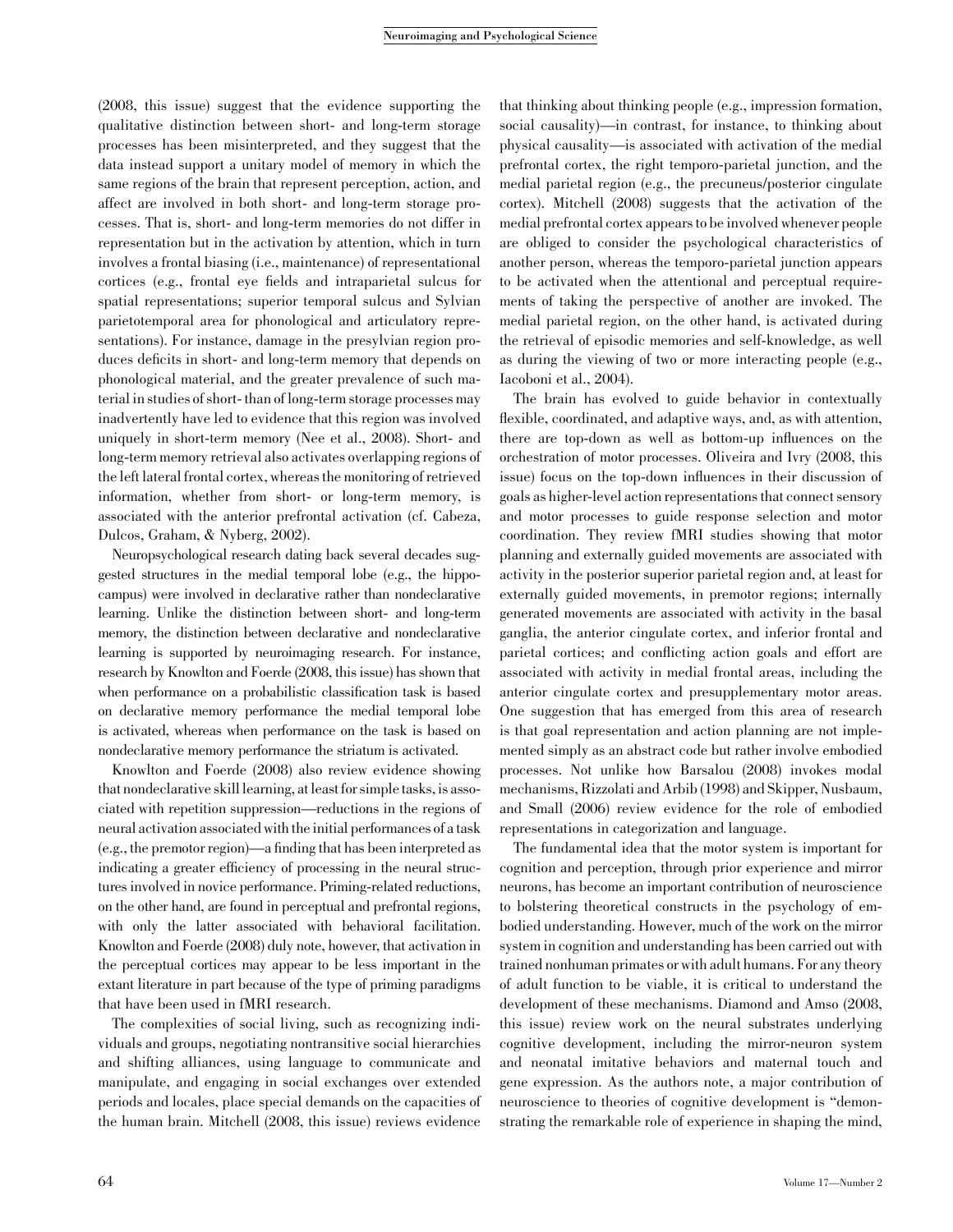brain, and body'' (p. 136). Such cross-cutting work is necessary to begin to link biological development with learning and experience. Moreover, as cognition can no longer be studied in isolation from the social context of its use, this work suggests the importance of understanding development within its social context of parental interaction. Given the importance of social context, then, it is important to go beyond the treatment of specific processes to understand how such processes depend on the goals they are directed at achieving.

To achieve one's goals, one has to be able to represent the likely rewards (and punishments) associated with different decisions, encode the risk or certitude that the reward will be obtained, update these representations, and act on the basis of these representations. O'Doherty and Bossaerts (2008, this issue) review evidence regarding the brain regions associated with each of these components of decision making. Specifically, they report that the encoding of reward expectation is associated with activation of the orbitofrontal cortex, medial prefrontal cortex, amygdala, and ventral striatum; recognizing greater risk or uncertainty associated with obtaining a reward correlates with increased activity in the anterior insula and lateral orbitofrontal regions; updating of reward expectancies is associated with the ventral striatum and orbitofrontal cortex; and selecting one of several responses to obtain the greatest reward involves the striatum, with the ventral striatum more involved in the prediction of reward across the various options and the dorsal striatum more involved in the selection among the alternatives (O'Doherty & Bossaerts, 2008).

The frontal regions have long been thought to be involved in executive functions such as formulating goals and plans; selecting among options to achieve these goals; monitoring the consequences of actions in light of one's goals; and inhibiting, switching and regulating one's behaviors accordingly. Aron (2008, this issue) reviews evidence that the initiation of a motor response proceeds from the planning areas of the frontal cortex to the putamen, globus pallidus, thalamus, primary motor cortex, motor nucleus in the spinal cord, and finally to the muscles. Being able to inhibit a motor response once it has been initiated has obvious adaptive value, and Aron (2008) shows that this inhibition involves the right inferior frontal cortex, which projects to the subthalamic nucleus (a region of the basal ganglia that may act on the globus pallidus to block the motor response). Monitoring for response conflicts, in turn, appears to involve the dorsal anterior cingulate and the adjacent presupplementary motor area, which, in turn, is connected to the right inferior frontal cortex and subthalamic nucleus. Switching also involves the presupplementary motor area and the right inferior frontal cortex (Aron, 2008). This work has led to a model in which ''the [presupplementary motor area] may monitor for conflict between an intended response and a countervailing signal . . . Then, when such conflict is detected, the 'brakes' could be put on via the connection between the right [inferior frontal cortex] and the [subthalamic nucleus] region'' (Aron, 2008, p. 127).

Emotional regulation is another form of executive function in which activity of the amygdala and insula cortex, which are involved in emotional responding, is modulated by activity in the prefrontal cortex (e.g., BA10, ventromedial prefrontal cortex, dorsolateral prefrontal cortex) and anterior cingulate. Ochsner and Gross (2008, this issue) review evidence that different components of reappraisal processing correspond to different areas of prefrontal activation: Selective attention and working memory components are related to dorsal portions of the prefrontal cortex, language or response inhibition are related to ventral portions of the prefrontal cortex, monitoring or control processes are related to the dorsal anterior cingulate cortex, and reflections on one's emotional state are related to dorsal portions of the medial prefrontal cortex. Although the correspondences proposed by Ochsner and Gross (2008) do not match perfectly those articulated by Aron (2008), the overlapping role for the anterior cingulate is noteworthy in light of the notion that the presupplementary motor area may be especially involved in the monitoring and control of motor conflicts.

The complexities of daily living are simplified in part by the formation of preferences and attitudes, which can serve as behavioral guides and simplify decision making. These attitudes can be explicit or implicit. Stanley, Phelps, and Banaji (2008, this issue) review evidence suggesting that the activation of implicit attitudes toward social groups (e.g., minorities) is associated with increased activity in the amygdala, dorsolateral prefrontal cortex, and anterior cingulate cortex. The cumulative evidence to date suggests that the automatic evaluation of a stimulus (e.g., social category) is associated with amygdala activation, the monitoring for response conflicts (e.g., the extent to which the stimulus elicits competing impulses) is associated with anterior cingulate activation, and the regulation of those impulses is associated with dorsolateral prefrontal activation.

Failures of effective emotional regulation can become costly in personal, social, and economic terms when these failures become systemic. Depression, for instance, has been estimated to cost more than \$43 billion per year in the United States (Greenberg, Stiglin, Finkelstein, & Berndt, 1993). Understanding the variation in biological systems that leads to individual differences in neural mechanisms of emotional regulation is critical to understanding how some systemic failures become chronic and debilitating.

Gotlib and Hamilton (2008, this issue) review evidence that depressed individuals show less activity in the dorsolateral prefrontal cortex and greater activation of the amygdala and subgenual anterior cingulate cortex to emotional stimuli than do healthy controls. Parallel findings for basal activity levels in these brain regions are also noted. These findings are consistent with Gotlib and Hamilton's notion that depression is in large part a disorder of emotion regulation in which the normal inhibitory influence of limbic structures by the anterior cingulate and dorsolateral prefrontal cortex is disrupted, although the subgenual anterior cingulate cortex may play an especially critical role in this dysregulation (Gotlib & Hamilton, 2008).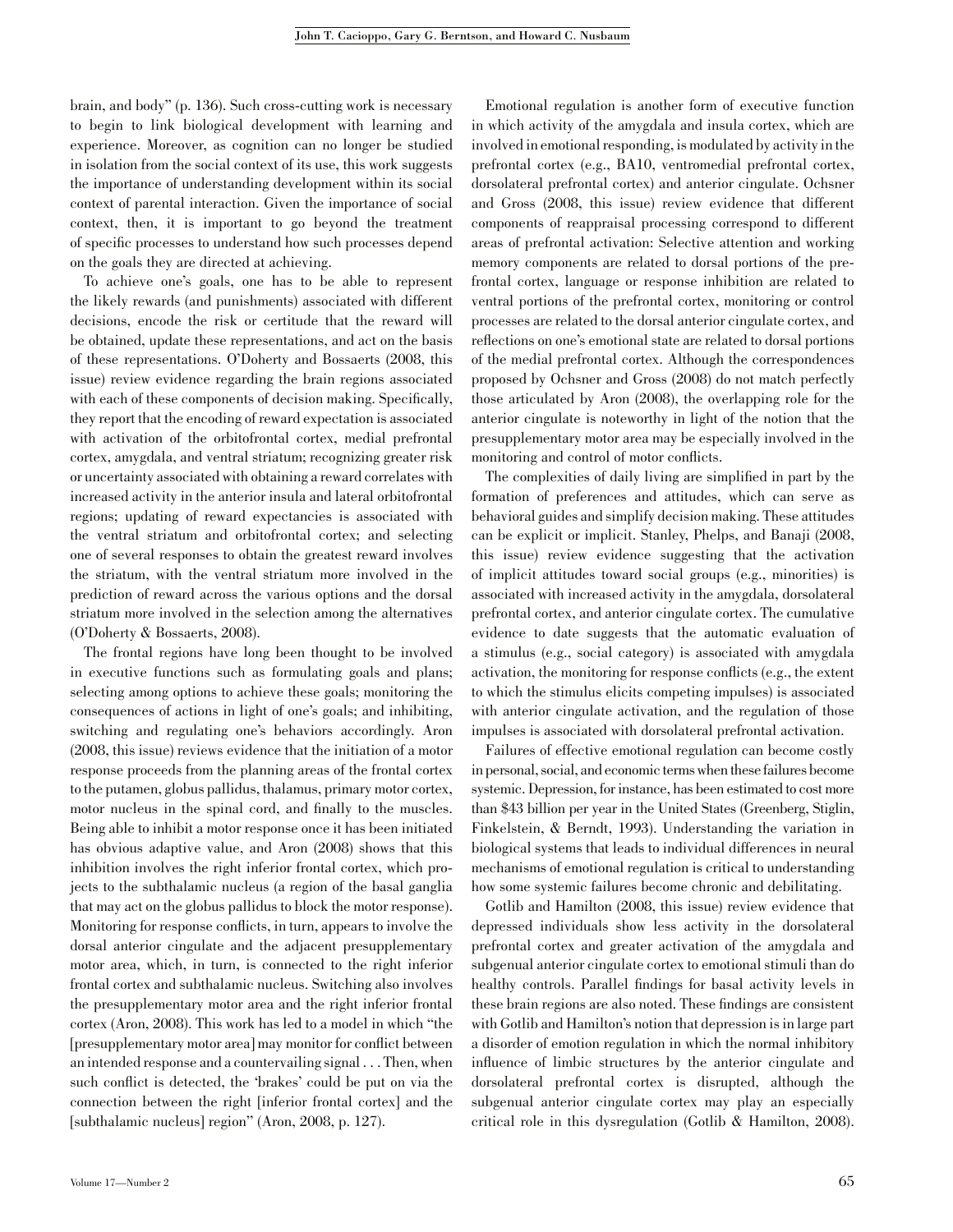Given the importance of the anterior cingulate and dorsolateral prefrontal cortex in motor control, attention, and emotion, the individual variation in function in these areas that can lead to depression may also explain that disorder's other associated cognitive symptoms.

Indeed, understanding the relationship between biological variation in neural mechanisms and psychological processes is important beyond clinical problems. Kosslyn et al. (2002) and Vogel and Awh (2008, this issue) have argued that, to bridge the gap between psychological phenomena and their underlying biological substrata, such variation should be regarded as important data in its own right. Kosslyn et al. (2002) describe how an idiographic approach can be used to address three types of issues: the nature of the mechanisms that give rise to a specific ability, the role of psychological or biological mediators of environmental challenges, and the existence of variables that have nonadditive effects with other variables. Vogel and Awh (2008) extend this argument in their discussion of three additional ways in which an idiographic approach can contribute to psychological theory: validating neurophysiological measures, demonstrating associations among constructs, and demonstrating dissociations among similar constructs. Thus, an idiographic approach, which complements the more typical nomethetic approach, can be applied in any domain to help elucidate psychological theory.

Together, the theory and data summarized in this special issue of Current Directions in Psychological Science highlight the notion that encephalization and the remarkable connectivity in the human brain provide the substrate for the integration of inputs from widely distributed neural regions (only some of which are amenable to current brain-imaging technology) whose activation and organization can be contextually determined. The distributed nature of and substantial overlap among the extant networks calls for a revision in our thinking about basic psychological constructs. The early reliance on introspection as a method of identifying elemental psychological processes led to a recognition of the category error—the intuitively appealing but often erroneous notion that the organization of psychological phenomena maps in a one-to-one fashion onto the organization of underlying neural substrates. Perception, memories, emotions, and beliefs were each once thought to be localized in distinct sites in the brain. The contributions to this special issue clearly indicate that psychological and behavioral concepts do not each map onto clear and identifiable "centers," but rather that each concept is associated with a distributed, interconnected set of neural regions. What appears at one point in time to be a singular theoretical construct (e.g., memory), when examined in conjunction with evidence from the brain (e.g., lesions, neuroimaging), may reveal a more complex and interesting organization at both levels (e.g., declarative vs. procedural memory processes). Conversely, what appeared to be distinct constructs (e.g., short- vs. long-term memory) may need to be reconsidered in light of new neuroscientific evidence. We suspect we are far from seeing the last of such revisions to psychological theories. It is only

Neuroimaging and work in neuroscience more generally are reshaping the constructs that are being used to build psychological theories. Psychological research during the 20th century resulted in many of the basic psychological elements derived from introspection to be recast as the product of multiple, more specific component processes. As illustrated by the articles in this special issue, many of these component processes involve a network of distributed, often recursively connected, interacting brain regions, with the different areas making specific, often task-modulated contributions. Moreover, a single neural region can often be involved in what have been treated as very different psychological processes. One implication is that what have been considered basic psychological or behavioral processes are being conceptualized as manifestations of computations performed by networks of widely distributed sets of neural regions.

How might these neural components be combined to produce distinct psychological processes? One metaphor is the Lego set, in which the computations performed in localized neural regions are fixed (like distinct Lego pieces), but different pieces and configurations of these building blocks produce different psychological processes. An alternative metaphor is the periodic table in chemistry, in which different neural component processes may have properties and affinities whose function (computation) depends on the network of areas with which they are combined. There is no evidence at present to favor either perspective, but the important point here is that they suggest very different ways of thinking about neural activity and psychological function.

In sum, neuroimaging work is leading to a rethinking of how psychological and neural functions are parcelled. For instance, the close proximity of motor control, emotional appraisal, attention, working memory, and behavioral regulation suggests that these functions may not be as separable as they are currently treated and studied. We may well need a new lexicon of constructs that are neither simply anatomical (e.g., Brodmann area 6 vs. Brodmann area 44) nor psychological (e.g., attention, memory), as we usher in a new era of psychological theory in which what constitutes elemental component processes (functional elements) are tied to specific neural mechanisms (structural elements) and in which the properties of interrelated networks of areas may indeed be more than the sum of the parts.

### **CONCLUSION**

Critics who say neuroimaging is costly and has contributed little if anything to psychological theory sometime appear to expect the images of the working brain to come with labels regarding their cognitive functions. Although an adequate specification of